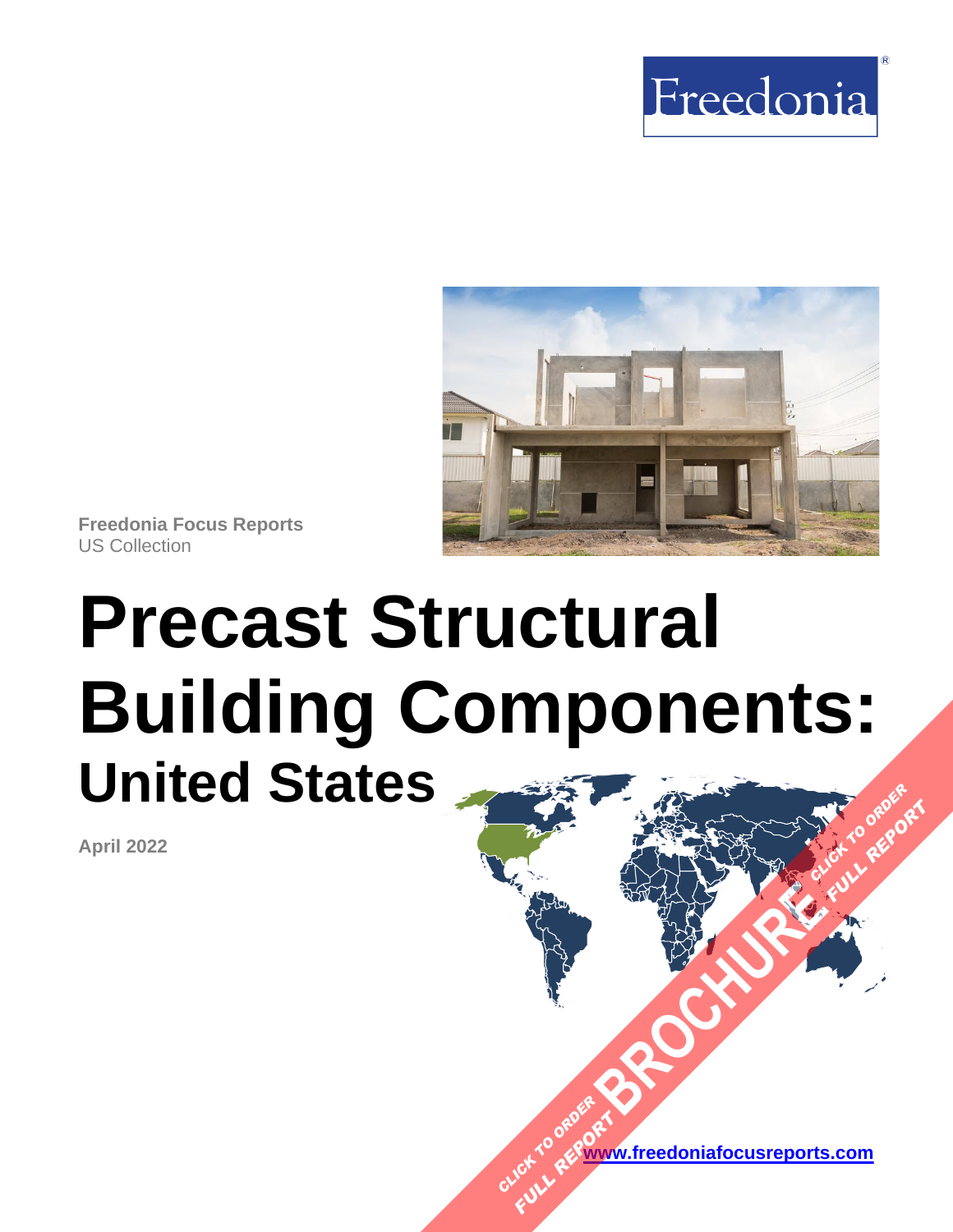# **Table of Contents**

|  | 1. Highlights                   | 3  |
|--|---------------------------------|----|
|  | 2. Market Environment           | 4  |
|  | <b>Historical Trends</b>        | 4  |
|  | Key Economic Indicators         | 5  |
|  | COVID-19 Impact                 | 6  |
|  | Sustainability Initiatives      | 8  |
|  | 3. Segmentation & Forecasts     | 10 |
|  | Products                        | 10 |
|  | <b>Precast Concrete Slabs</b>   | 12 |
|  | <b>Prefabricated Buildings</b>  | 13 |
|  | <b>Structural Supports</b>      | 14 |
|  | Foundations                     | 15 |
|  | Stairs, Steps, Ramps, & Other   | 16 |
|  | Markets                         | 17 |
|  | Commercial                      | 18 |
|  | Residential                     | 19 |
|  | Infrastructure                  | 20 |
|  | 4. Industry Structure           | 21 |
|  | <b>Industry Characteristics</b> | 21 |
|  | <b>Market Share</b>             | 22 |
|  | CRH (Oldcastle Infrastructure)  | 23 |
|  | <b>Coreslab Structures</b>      | 24 |
|  | Tindall                         | 24 |
|  | 5. About This Report            | 26 |
|  | Scope                           | 26 |
|  | Sources                         | 26 |
|  | <b>Industry Codes</b>           | 27 |
|  | Freedonia Methodology           | 27 |
|  | Resources                       | 29 |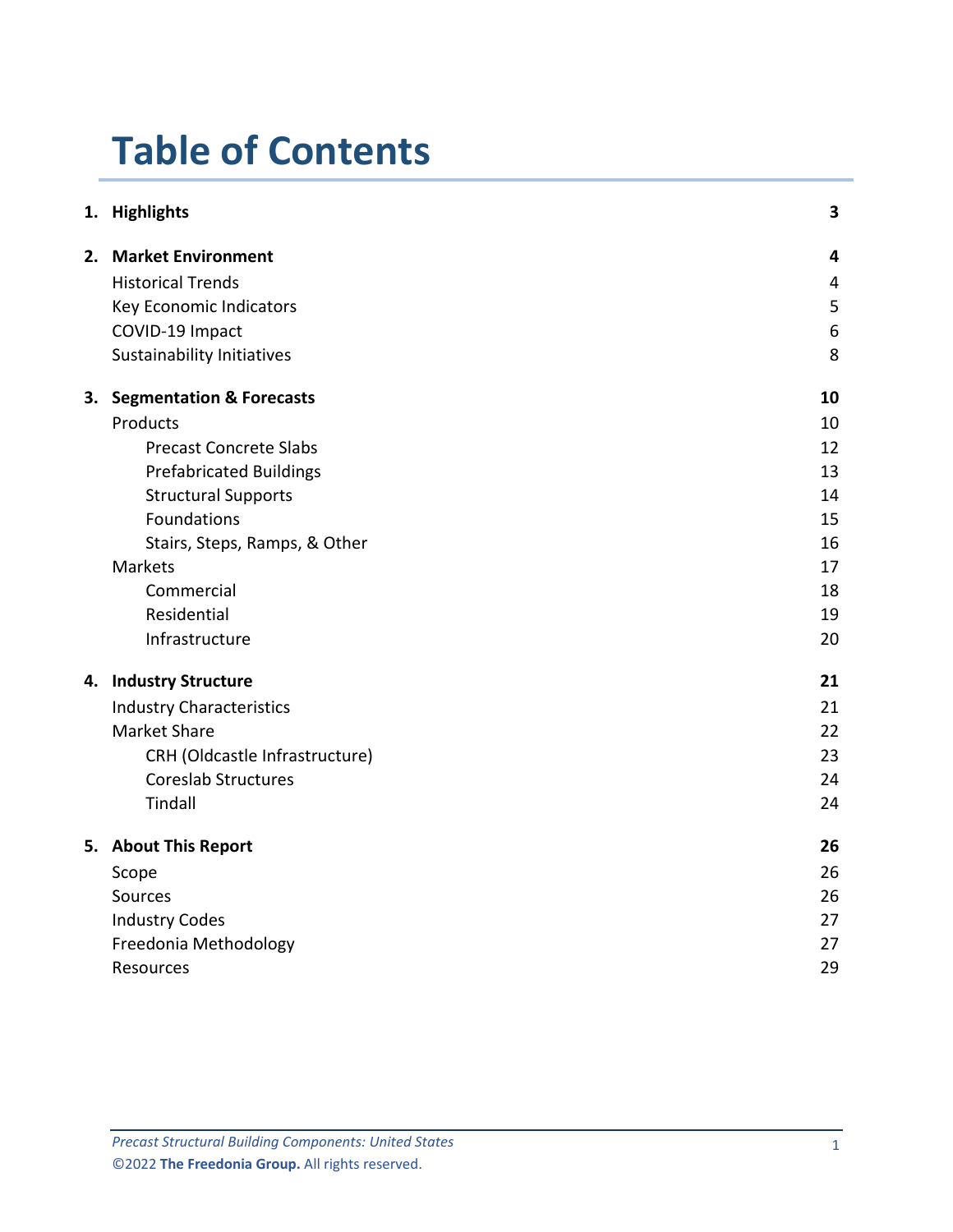# **List of Tables & Figures**

| Figure 1   Key Trends in US Precast Structural Building Component Demand, 2021 - 2026         | 3  |
|-----------------------------------------------------------------------------------------------|----|
| Figure 2   US Precast Structural Building Component Demand Trends, 2011 - 2021 (US\$ mil)     | 4  |
| Table 1   Key Indicators for US Precast Structural Building Component Demand, 2011 - 2026     |    |
| (US\$ bil)                                                                                    | 5. |
| Figure 3   US Precast Structural Building Component Demand by Product, 2011 - 2026 (US\$ mil) | 10 |
| Table 2   US Precast Structural Building Component Demand by Product, 2011 - 2026 (US\$ mil)  | 10 |
| Figure 4   US Precast Structural Building Component Demand by Product, 2011 - 2026 (%)        | 12 |
| Figure 5   US Precast Structural Building Component Demand by Market, 2011 - 2026 (US\$ mil)  | 17 |
| Table 3   US Precast Structural Building Component Demand by Market, 2011 - 2026 (US\$ mil)   | 17 |
| Figure 6   US Precast Structural Building Component Demand by Market, 2011 - 2026 (%)         | 18 |
| Figure 7   US Precast Concrete Product Market Share by Company, 2021 (%)                      | 22 |
| Table 4   Selected Suppliers to the US Precast Concrete Product Market                        | 23 |
| Table 5   NAICS & SIC Codes Related to Precast Structural Building Components                 | 27 |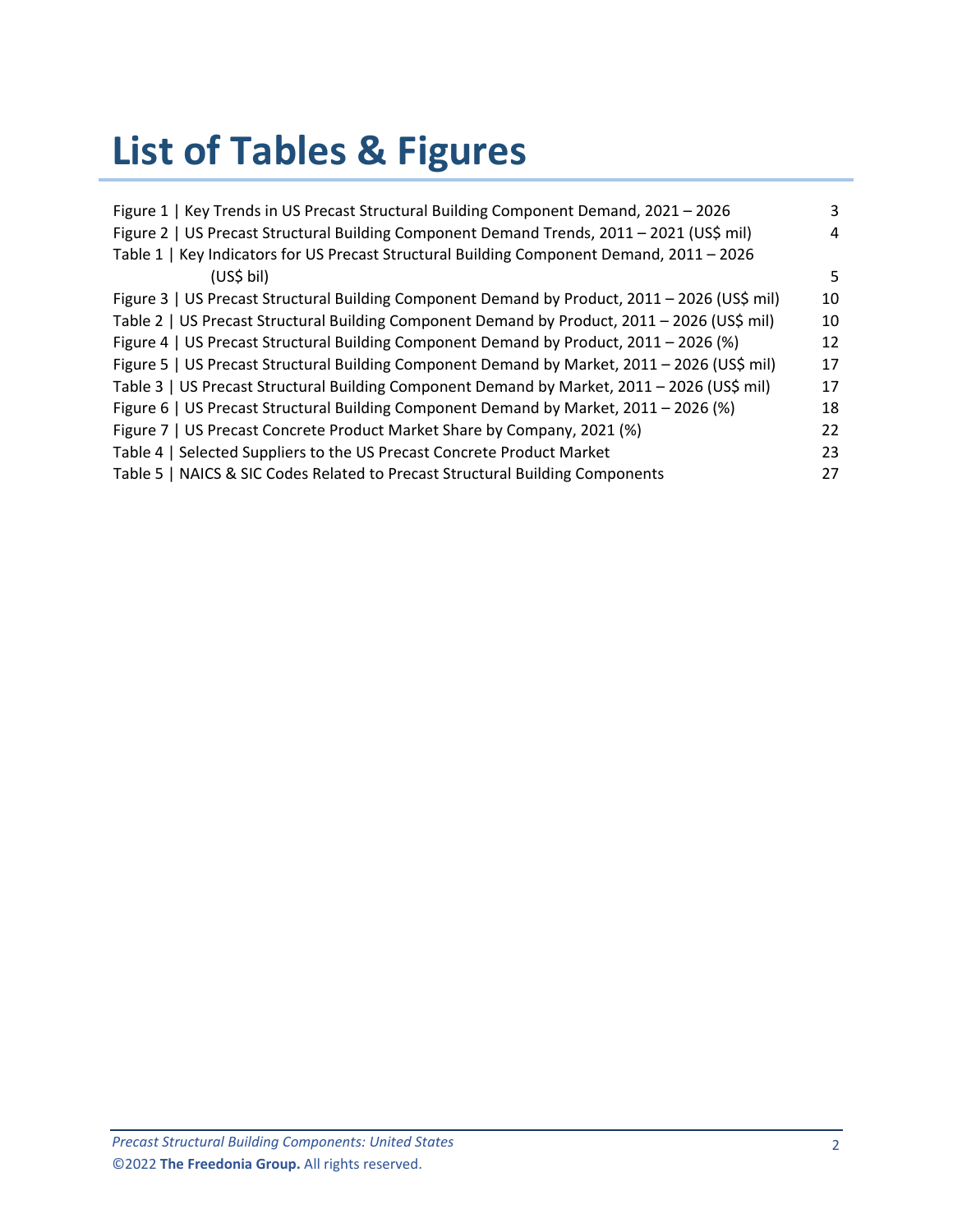# <span id="page-3-0"></span>**5. About This Report**

# <span id="page-3-1"></span>**Scope**

This report forecasts to 2026 US precast structural building component demand in nominal US dollars at the manufacturer level. Total demand is segmented by product in terms of:

- precast concrete slabs
- prefabricated buildings
- structural supports
- foundations
- stairs, steps, ramps, & other

Total demand is also segmented by market as follows:

- commercial
- residential
- infrastructure

To illustrate historical trends, total demand is provided in annual series from 2011 to 2021; the various segments are reported at five-year intervals for 2011, 2016, and 2021.

Excluded from the scope of this report are site-poured concrete; concrete blocks, bricks, and pavers; and concrete pipe.

Key macroeconomic indicators are also provided with quantified trends. Other various topics, including profiles of pertinent leading companies, are covered in this report. A full outline of report items by page is available in the Table of Contents.

## <span id="page-3-2"></span>**Sources**

*Precast Structural Building Components: United States* (FF60082) is based on *[Precast](http://www.freedoniagroup.com/DocumentDetails.aspx?ReferrerId=FL-FOCUS&studyid=4268)  [Concrete Products,](http://www.freedoniagroup.com/DocumentDetails.aspx?ReferrerId=FL-FOCUS&studyid=4268)* a comprehensive industry study published by The Freedonia Group. Reported findings represent the synthesis and analysis of data from various primary, secondary, macroeconomic, and demographic sources, such as:

- firms participating in the industry, and their suppliers and customers
- government/public agencies
- intergovernmental and non-governmental organizations
- trade associations and their publications
- the business and trade press
- indicator forecasts by The Freedonia Group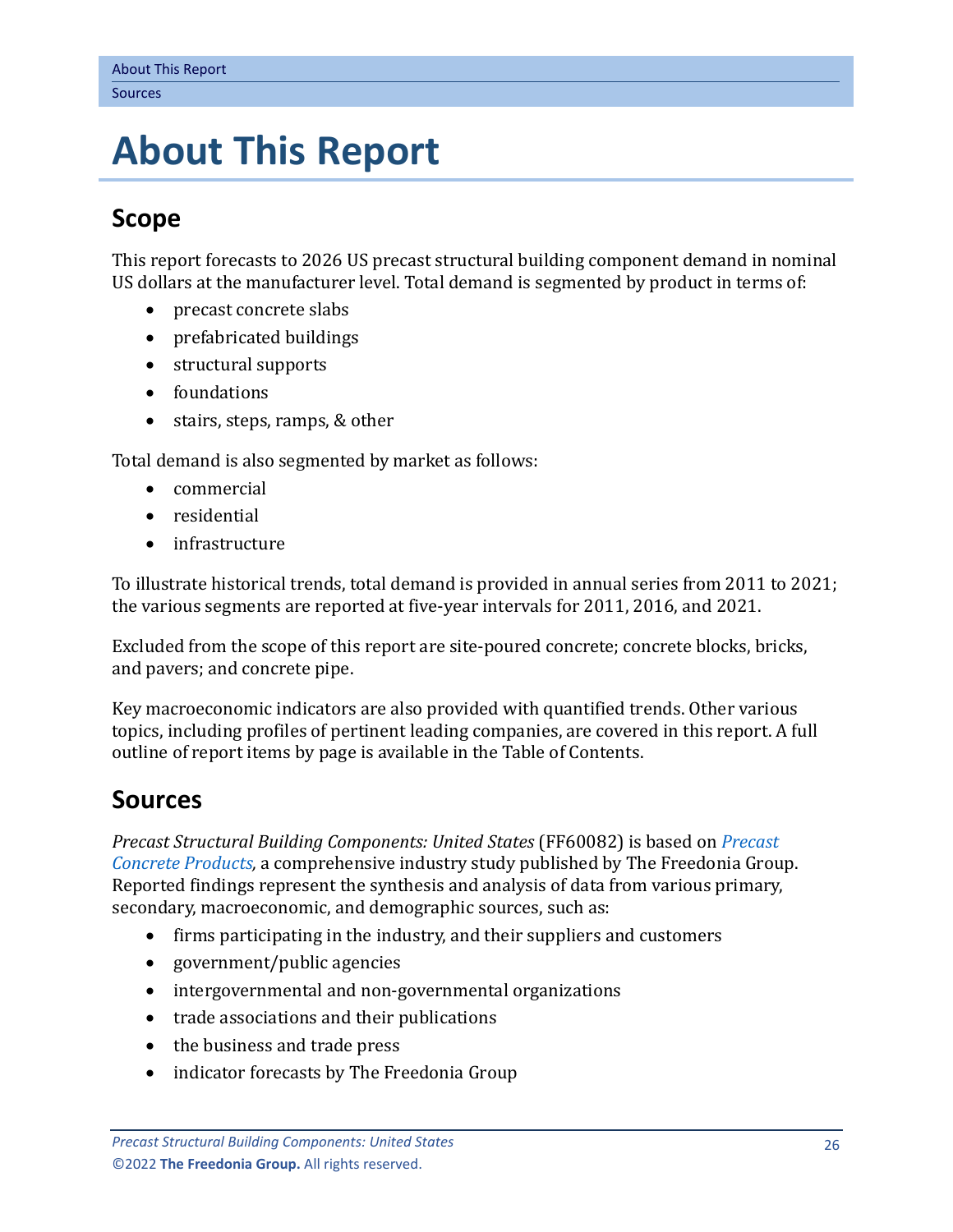| <b>About This Report</b> |  |
|--------------------------|--|
| Freedonia Methodology    |  |

• the findings of other reports and studies by The Freedonia Group

Specific sources and additional resources are listed in the Resources section of this publication for reference and to facilitate further research.

# <span id="page-4-0"></span>**Industry Codes**

<span id="page-4-2"></span>

| Table 5   NAICS & SIC Codes Related to Precast Structural Building Components |                                      |                                                         |                        |  |  |  |  |  |  |
|-------------------------------------------------------------------------------|--------------------------------------|---------------------------------------------------------|------------------------|--|--|--|--|--|--|
| NAICS/SCIAN 2017<br>North American Industry Classification System             |                                      | <b>SIC</b><br><b>Standard Industrial Classification</b> |                        |  |  |  |  |  |  |
| 327390                                                                        | Other Concrete Product Manufacturing | 3272                                                    | Concrete Products, NEC |  |  |  |  |  |  |

Source: US Census Bureau

# <span id="page-4-1"></span>**Freedonia Methodology**

The Freedonia Group, a subsidiary of MarketResearch.com, has been in business for more than 30 years and in that time has developed a comprehensive approach to data analysis that takes into account the variety of industries covered and the evolving needs of our customers.

Every industry presents different challenges in market sizing and forecasting, and this requires flexibility in methodology and approach. Freedonia methodology integrates a variety of quantitative and qualitative techniques to present the best overall picture of a market's current position as well as its future outlook: When published data are available, we make sure they are correct and representative of reality. We understand that published data often have flaws either in scope or quality, and adjustments are made accordingly. Where no data are available, we use various methodologies to develop market sizing (both top-down and bottom-up) and then triangulate those results to come up with the most accurate data series possible. Regardless of approach, we also talk to industry participants to verify both historical perspective and future growth opportunities.

Methods used in the preparation of Freedonia market research include, but are not limited to, the following activities: comprehensive data mining and evaluation, primary research, consensus forecasting and analysis, ratio analysis using key indicators, regression analysis, end use growth indices and intensity factors, purchase power parity adjustments for global data, consumer and end user surveys, market share and corporate sales analysis, product lifespan analysis, product or market life cycle analysis, graphical data modeling, long-term historical trend analysis, bottom-up and top-down demand modeling, and comparative market size ranking.

Freedonia quantifies trends in various measures of growth and volatility. Growth (or decline) expressed as an average annual growth rate (AAGR) is the least squares growth rate, which takes into account all available datapoints over a period. The volatility of datapoints around a least squares growth trend over time is expressed via the coefficient of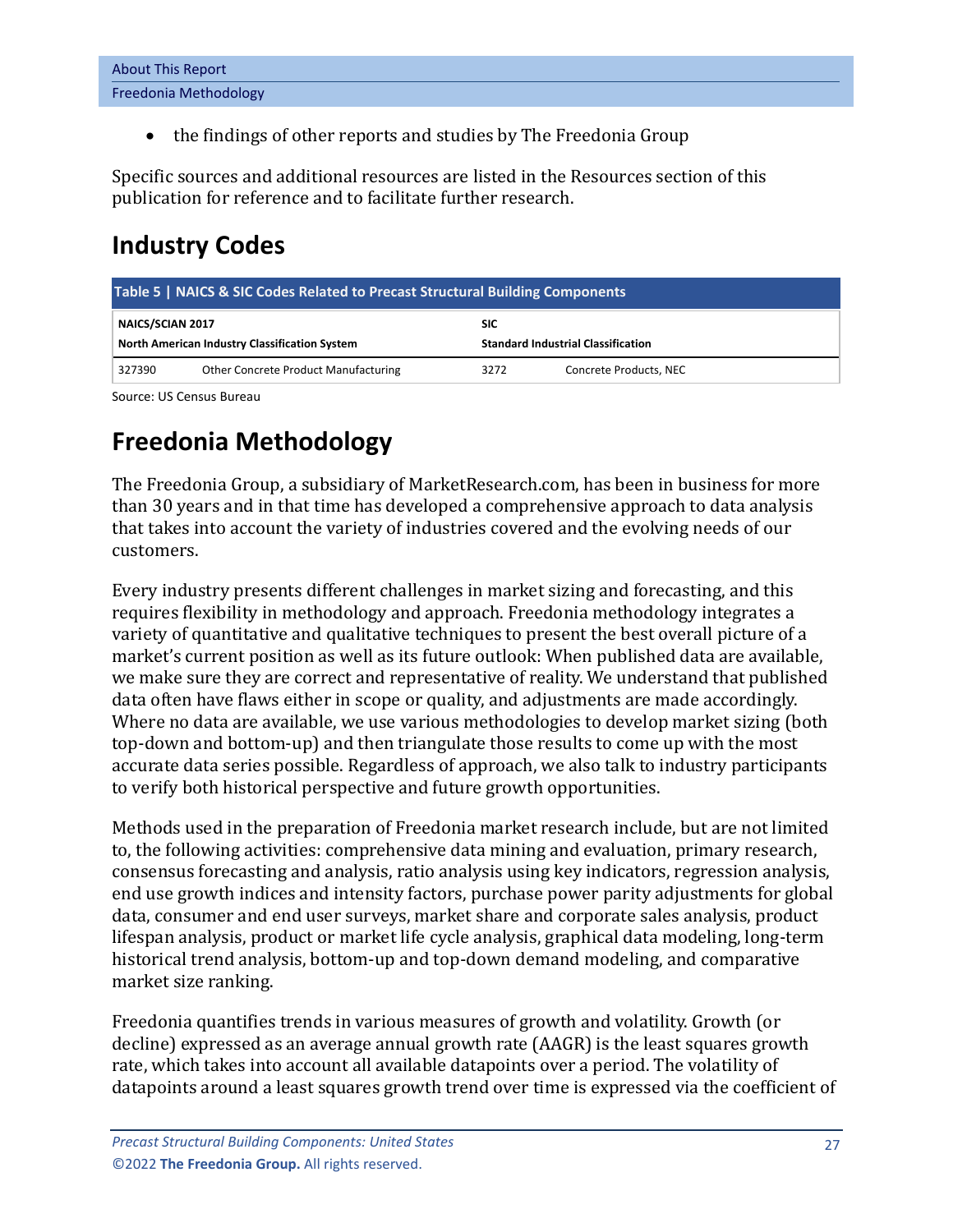| <b>About This Report</b> |  |  |  |  |
|--------------------------|--|--|--|--|
| Freedonia Methodology    |  |  |  |  |

determination, or  $r^2$ . The most stable data series relative to the trend carries an  $r^2$  value of 1.0; the most volatile – 0.0. Growth calculated as a compound annual growth rate (CAGR) employs, by definition, only the first and last datapoints over a period. The CAGR is used to describe forecast growth, defined as the expected trend beginning in the base year and ending in the forecast year. Readers are encouraged to consider historical volatility when assessing particular annual values along the forecast trend, including in the forecast year.

# **Copyright & Licensing**

The full report is protected by copyright laws of the United States of America and international treaties. The entire contents of the publication are copyrighted by The Freedonia Group.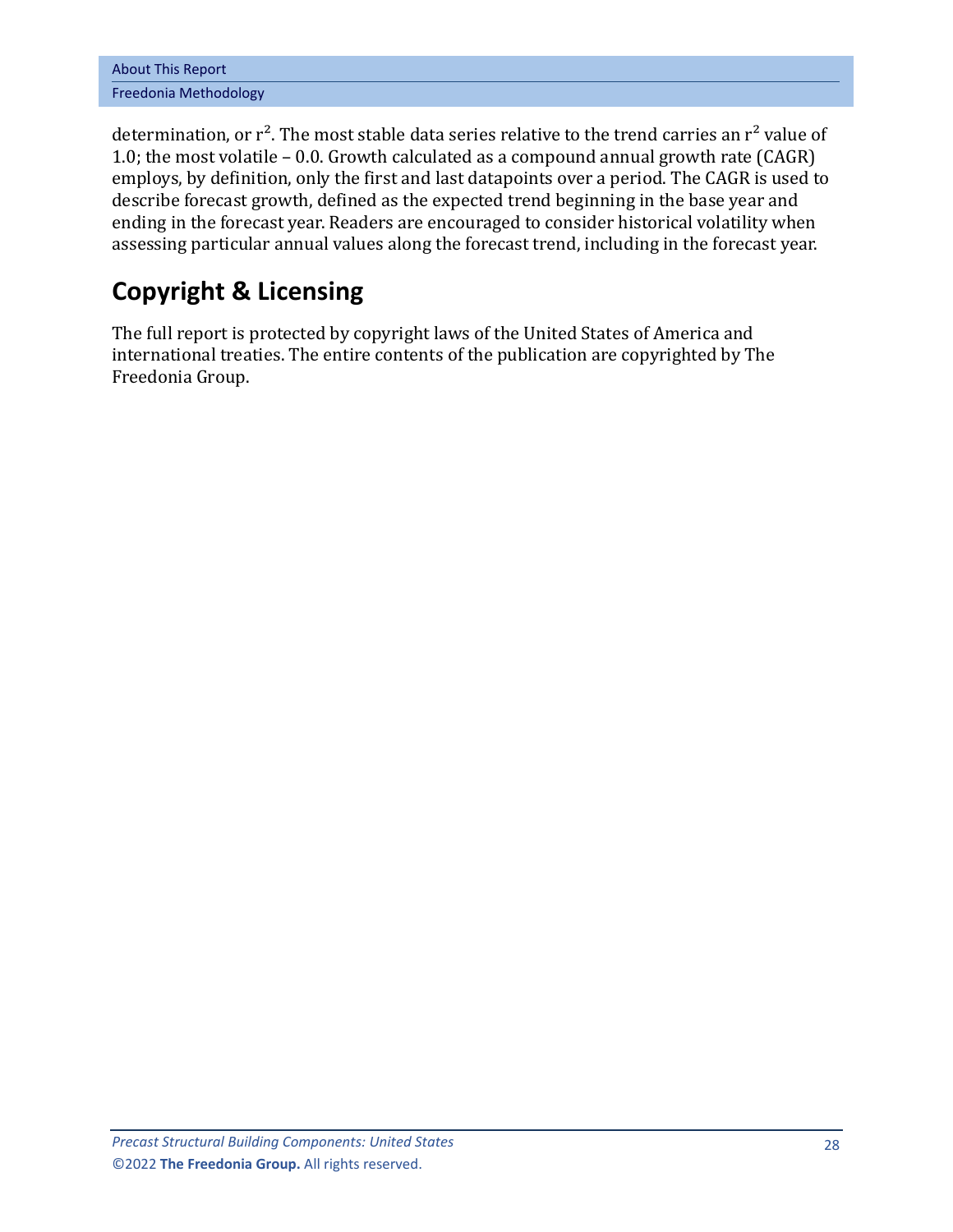## <span id="page-6-0"></span>**Resources**

#### **The Freedonia Group**

*[Precast Concrete Products](http://www.freedoniagroup.com/DocumentDetails.aspx?ReferrerId=FL-FOCUS&studyid=4268)*

#### **[Freedonia Industry Studies](http://www.freedoniagroup.com/Home.aspx?ReferrerId=FL-Focus)**

*[Bricks, Blocks, & Pavers](https://www.freedoniagroup.com/DocumentDetails.aspx?ReferrerId=FL-FOCUS&StudyId=4141) [Fencing](https://www.freedoniagroup.com/DocumentDetails.aspx?ReferrerId=FL-FOCUS&StudyId=3824) [Global Cement](https://www.freedoniagroup.com/DocumentDetails.aspx?ReferrerId=FL-FOCUS&StudyId=4147) [Global Cement & Concrete Additives](https://www.freedoniagroup.com/DocumentDetails.aspx?ReferrerId=FL-FOCUS&StudyId=3748) [Global Flooring](https://www.freedoniagroup.com/DocumentDetails.aspx?ReferrerId=FL-FOCUS&StudyId=4042) [Global Hard Surface Flooring](https://www.freedoniagroup.com/DocumentDetails.aspx?ReferrerId=FL-FOCUS&StudyId=4156) [Global Housing](https://www.freedoniagroup.com/DocumentDetails.aspx?ReferrerId=FL-FOCUS&StudyId=4331) [Global Prefabricated Housing](https://www.freedoniagroup.com/DocumentDetails.aspx?ReferrerId=FL-FOCUS&StudyId=3971) [Global Siding \(Cladding\)](https://www.freedoniagroup.com/DocumentDetails.aspx?ReferrerId=FL-FOCUS&StudyId=3874) [Global Windows & Doors](https://www.freedoniagroup.com/DocumentDetails.aspx?ReferrerId=FL-FOCUS&StudyId=4303) [Hard Surface Flooring](https://www.freedoniagroup.com/DocumentDetails.aspx?ReferrerId=FL-FOCUS&StudyId=3989) [Hardscaping Products](https://www.freedoniagroup.com/DocumentDetails.aspx?ReferrerId=FL-FOCUS&StudyId=4259) [Landscaping Products](https://www.freedoniagroup.com/DocumentDetails.aspx?ReferrerId=FL-FOCUS&StudyId=4151) [Prefabricated Housing](https://www.freedoniagroup.com/DocumentDetails.aspx?ReferrerId=FL-FOCUS&StudyId=3814) [Roofing](https://www.freedoniagroup.com/DocumentDetails.aspx?ReferrerId=FL-FOCUS&StudyId=4216) [Roofing Accessories](https://www.freedoniagroup.com/DocumentDetails.aspx?ReferrerId=FL-FOCUS&StudyId=4291) [Roofing Underlayment](https://www.freedoniagroup.com/DocumentDetails.aspx?ReferrerId=FL-FOCUS&StudyId=4355) [Siding](https://www.freedoniagroup.com/DocumentDetails.aspx?ReferrerId=FL-FOCUS&StudyId=4152) [Windows & Doors](https://www.freedoniagroup.com/DocumentDetails.aspx?ReferrerId=FL-FOCUS&StudyId=3726)*

#### **[Freedonia Focus Reports](https://www.freedoniafocusreports.com/redirect.asp?progid=89534&url=/)**

*[Architectural Services: United States](https://www.freedoniafocusreports.com/Architectural-Services-United-States-FF95039/?progid=89534) [Cement & Concrete Additives: United States](https://www.freedoniafocusreports.com/Cement-Concrete-Additives-United-States-FF60050/?progid=89534) [Construction Aggregates: United States](https://www.freedoniafocusreports.com/Construction-Aggregates-United-States-FF60046/?progid=89534) [Commercial Building Construction: United States](https://www.freedoniafocusreports.com/Commercial-Building-Construction-United-States-FF60032/?progid=89534) [Construction Chemicals: United States](https://www.freedoniafocusreports.com/Construction-Chemicals-United-States-FF35053/?progid=89534) [Construction: United States](https://www.freedoniafocusreports.com/Construction-United-States-FF60054/?progid=89534) [Energy: United States](https://www.freedoniafocusreports.com/Energy-United-States-FF45043/?progid=89534) [Housing: United States](https://www.freedoniafocusreports.com/Housing-United-States-FF60024/?progid=89534) [Lime: United States](https://www.freedoniafocusreports.com/Lime-United-States-FF60030/?progid=89534) [Mining & Quarrying: United States](https://www.freedoniafocusreports.com/Mining-Quarrying-United-States-FF65051/?progid=89534)*

#### **[Freedonia Custom Research](http://www.freedoniagroup.com/CustomResearch.aspx?ReferrerId=FL-Focus)**